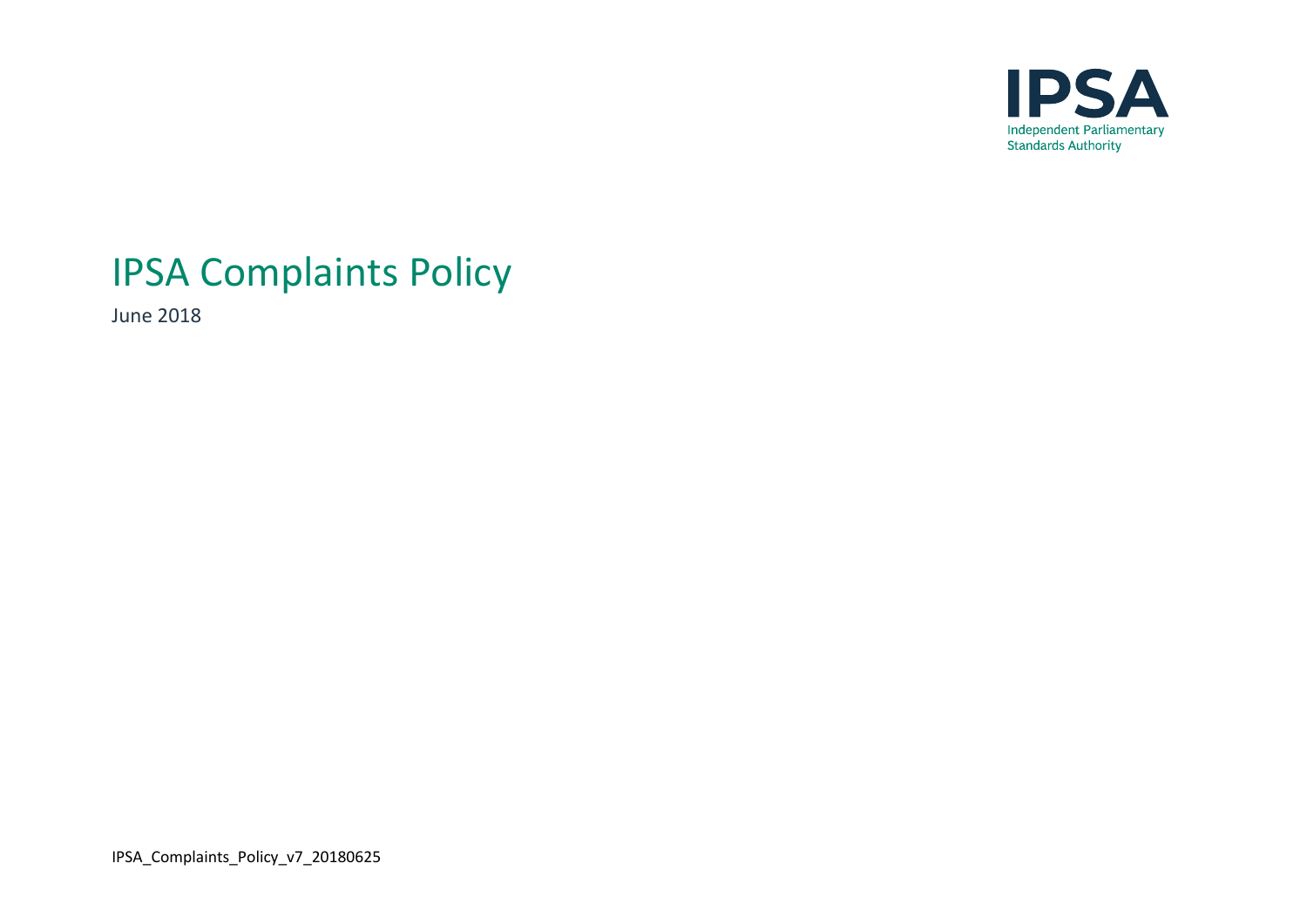#### Contents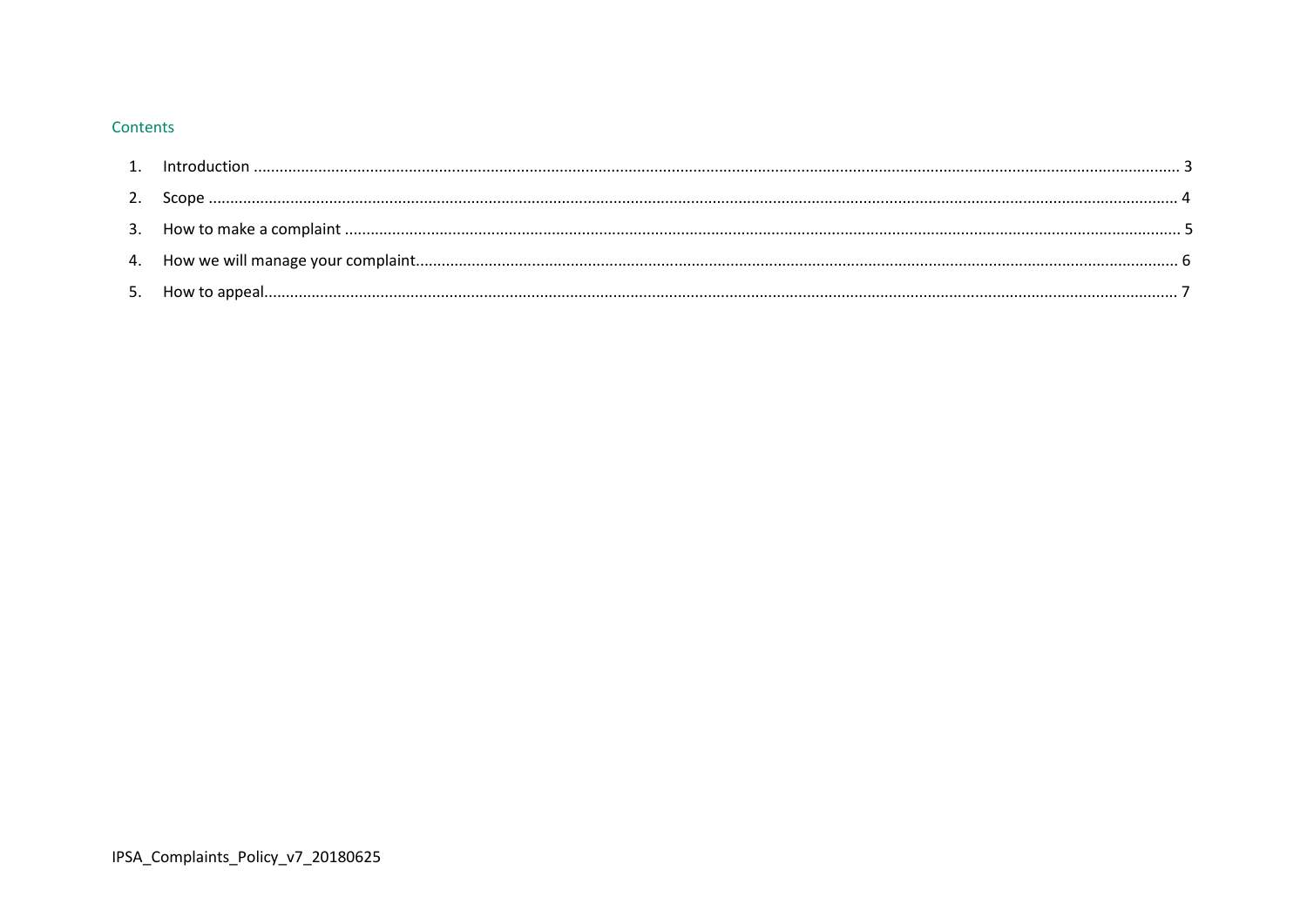## 1. Introduction

We aim to give the best quality service to everyone we deal with. However sometimes things can go wrong, and we welcome your feedback about these issues.

If you need to raise a complaint with us, we will take your complaint seriously and handle it in accordance with the procedure set out below. Handling complaints well is important to IPSA. When handling complaints we will:

- listen and ensure that we fully understand the complaint
- investigate the complaint independently and transparently
- respond in a fair and proportionate way
- be customer focused
- seek continuous improvement

This document outlines the IPSA corporate policy for the management of complaints raised with the organisation. This document covers:

- What is covered by our complaints procedure (scope)
- How to make a complaint
- How we will manage complaints
- How to appeal

All queries relating to the content of this policy should be submitted to IPSA via [info@theipsa.org.uk.](mailto:info@theipsa.org.uk)

#### *Managing your data*

While any data and information we receive will be treated as confidential in line with our data security policy [\(Data Security Policy](https://www.theipsa.org.uk/freedom-of-information)[\),](http://www.theipsa.org.uk/media/184833/information-governance-and-assurance-framework.pdf) any information we hold is subject to the Freedom of Information Act and the General Data Protection Regulation.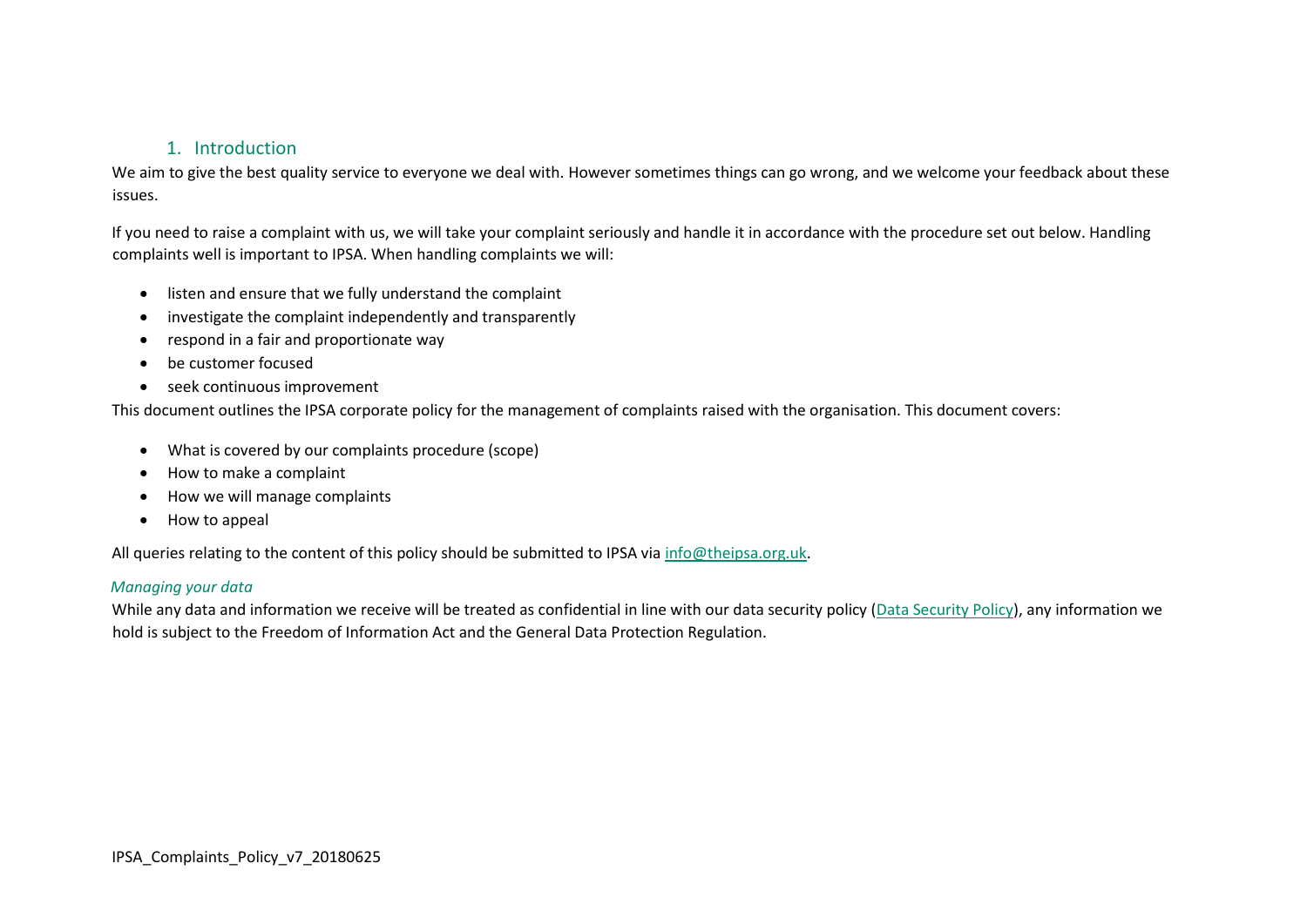# 2. Scope

The IPSA Complaints Policy covers complaints relating to the quality of service provided by IPSA to MPs and their staff. You may have a complaint that falls outside of this policy. The table below explains who you can complain to.

| <b>Complainant</b>      | <b>Subject</b>                      | <b>Managed By</b>                    | <b>Process</b>                       | <b>Contact details</b>              |
|-------------------------|-------------------------------------|--------------------------------------|--------------------------------------|-------------------------------------|
| <b>Member of Public</b> | The Conduct of an MP                | The Parliamentary                    | N/A                                  | standardscommissioner@parliament.uk |
| (including media)       |                                     | Commissioner for                     |                                      |                                     |
|                         |                                     | Standards at the House of            |                                      |                                     |
|                         |                                     | Commons                              |                                      |                                     |
| <b>Member of Public</b> | An MP's Expense Claim               | IPSA Compliance Officer <sup>1</sup> | N/A                                  | compliance@theipsa.org.uk           |
| (including media)       |                                     |                                      |                                      |                                     |
| <b>Member of Public</b> | The Scheme of MPs' Business         | <b>IPSA</b>                          | IPSA Scheme Feedback -               | info@theipsa.org.uk                 |
| (including media)       | Costs and Expenses                  |                                      | response within 10 working           |                                     |
|                         |                                     |                                      | days                                 |                                     |
| An IPSA Supplier or     | Performance of IPSA in the          | <b>IPSA</b>                          | <b>IPSA Complaints Process (this</b> | info@theipsa.org.uk                 |
| other Stakeholder       | delivery of its responsibilities as |                                      | document)                            |                                     |
|                         | a contractor/partner                |                                      |                                      |                                     |
| <b>MP or MP Staff</b>   | Decisions made about the            | <b>IPSA</b>                          | IPSA Claim Review; escalated to      | info@theipsa.org.uk (marked for the |
|                         | payment or non-payment of           |                                      | <b>IPSA Compliance Officer</b>       | attention of the Policy Team)       |
|                         | claims                              |                                      |                                      | compliance@theipsa.org.uk           |
| <b>MP or MP Staff</b>   | The Scheme                          | <b>IPSA</b>                          | IPSA Scheme Feedback -               | info@theipsa.org.uk                 |
|                         |                                     |                                      | response within 10 working           |                                     |
|                         |                                     |                                      | days                                 |                                     |
| Anyone                  | <b>IPSA Service Quality</b>         | <b>IPSA</b>                          | <b>IPSA Complaints Process (this</b> | info@theipsa.org.uk                 |
|                         |                                     |                                      | document)                            |                                     |

<sup>&</sup>lt;sup>1</sup> The IPSA Compliance Officer was established by the *Parliamentary Standards Act 2009*, as amended by the *Constitutional Reform and Governance Act 2010*. The Compliance Officer's remit is defined in statute and is to (a) conduct an investigation if he has reason to believe that an MP may have been paid an amount under the *Scheme of MPs' Business Costs and Expenses* (the Scheme) that should not have been allowed; and (b) at the request of an MP, review a determination by IPSA to refuse reimbursement for an expense claim, in whole or in part.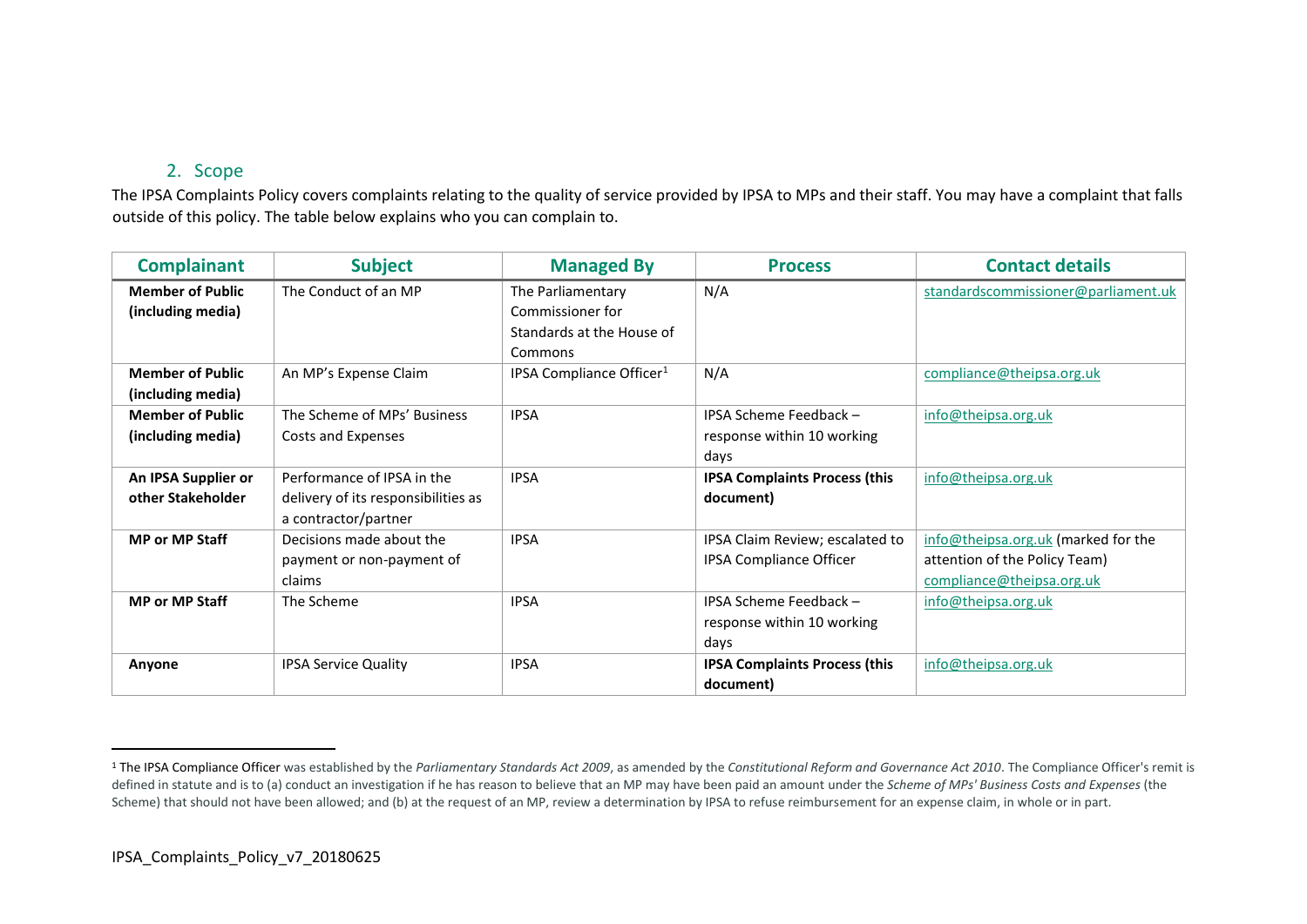This policy does not cover Freedom of Information or Data Access requests. Please refer to the [IPSA Information Rights and FOI Policy](https://www.theipsa.org.uk/freedom-of-information) on our website for information on how to submit an FOI or Data Access request to IPSA. If you wish to request a review of the response to your FOI request, please see details attached here[: FOI Review Procedure](https://www.theipsa.org.uk/freedom-of-information)[.](http://www.theipsa.org.uk/media/184592/internal-review-procedure.pdf)

## 3. How to make a complaint

There is no time limit on the submission of complaints. However, if you raise a complaint (that is upheld) a significant time after the end of the financial year in which it occurred, we may not be able to make changes to the relevant budget, should the complaint relate to a financial transaction.

Your complaint can be submitted to IPSA in the following ways:

- 1. By email t[o info@theipsa.org.uk](mailto:info@theipsa.org.uk) please mark it 'formal complaint'
- 2. By phone to 020 7811 6400 please ask for the Head of Operations
- 3. By letter to IPSA please mark the letter for the attention of the Head of Operations
- 4. In conversation with any member of staff at IPSA

Please ensure that your complaint includes:

- Your name, contact email address and phone number
- Details of the complaint itself please provide as much information as possible to assist us in our investigation Specific details such as staff members names, dates, locations and times where relevant

Upon receipt of your complaint IPSA will send you an acknowledgement letter with details of next steps. Please see the next section for further information on how we will manage your complaint.

You may make anonymous complaints. However it usually assists with an investigation for us to know and understand the full nature of the complaint, including your interactions with IPSA. If your complaint is about a specific member of staff, we will not release your name to them. Your complaint to IPSA will be handled in confidence, unless otherwise agreed (including as part of the redress in the event your complaint is upheld).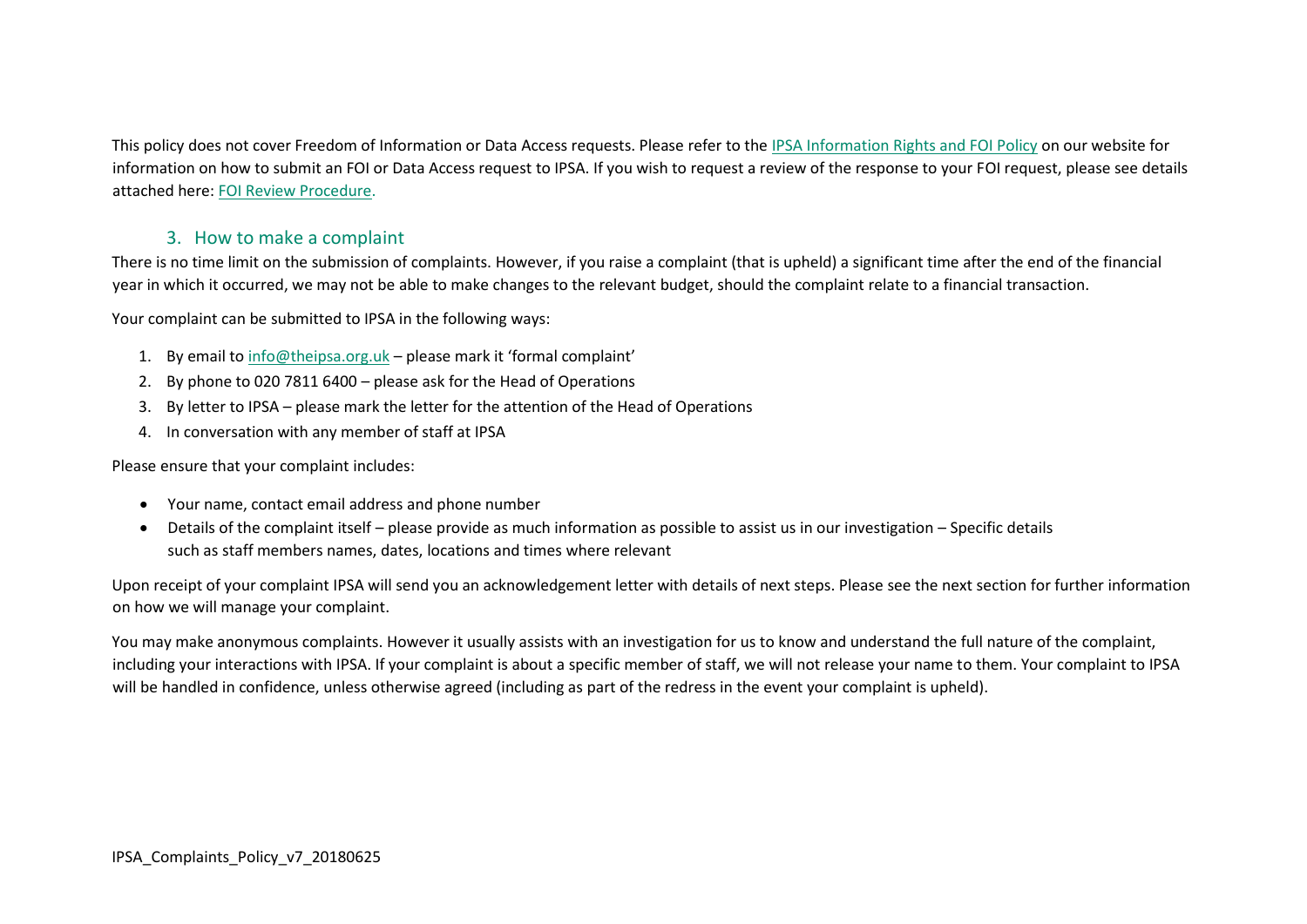# 4. How we will manage your complaint

The Head of Operations is responsible for complaint management within IPSA. All complaints received will be reviewed and logged by the Head of Operations prior to investigation. The investigation itself will be conducted by the member of staff within IPSA with the relevant knowledge and system access to be able to fully investigate the complaint.

IPSA will centrally log all complaints and the complaints log will be reviewed quarterly to ensure that the timelines outlined in the next section are adhered to, and to enable IPSA to identify any trends or issues that necessitate a change in the processes and procedures of the organisation. The log will be used on an ongoing basis to learn lessons, train staff and adapt the systems, processes and way in which the organisation supports MPs and their staff.

### *Managing a complaint*

Upon receipt of the complaint the Head of Operations will review it against the table in section two and if it does not fall within the scope of this complaints management process, the complainant will be advised to redirect their issue to the most appropriate body.

If the complaint does fall within the scope of this complaints management process the complaint will be added to the complaint log and a letter of acknowledgement will be sent to the complainant within five working days of receipt of the original complaint. The letter of acknowledgement will confirm the approach to be taken (including the member of staff to whom the investigation has been delegated) and the timeline for response.

An investigation should normally take no more than ten working days, although this may vary dependent on the complexity or serious nature of the complaint. The complaint investigator may also need to speak with the complainant to gather additional information. This requirement will be outlined in the letter of acknowledgement.

The final response letter will be sent to the complainant from the complaint investigator. The final letter will confirm whether the complaint has been upheld or not upheld and if upheld, will confirm the action that IPSA intends to take in order to rectify or mitigate any negative impact experienced as a result of the cause of the complaint.